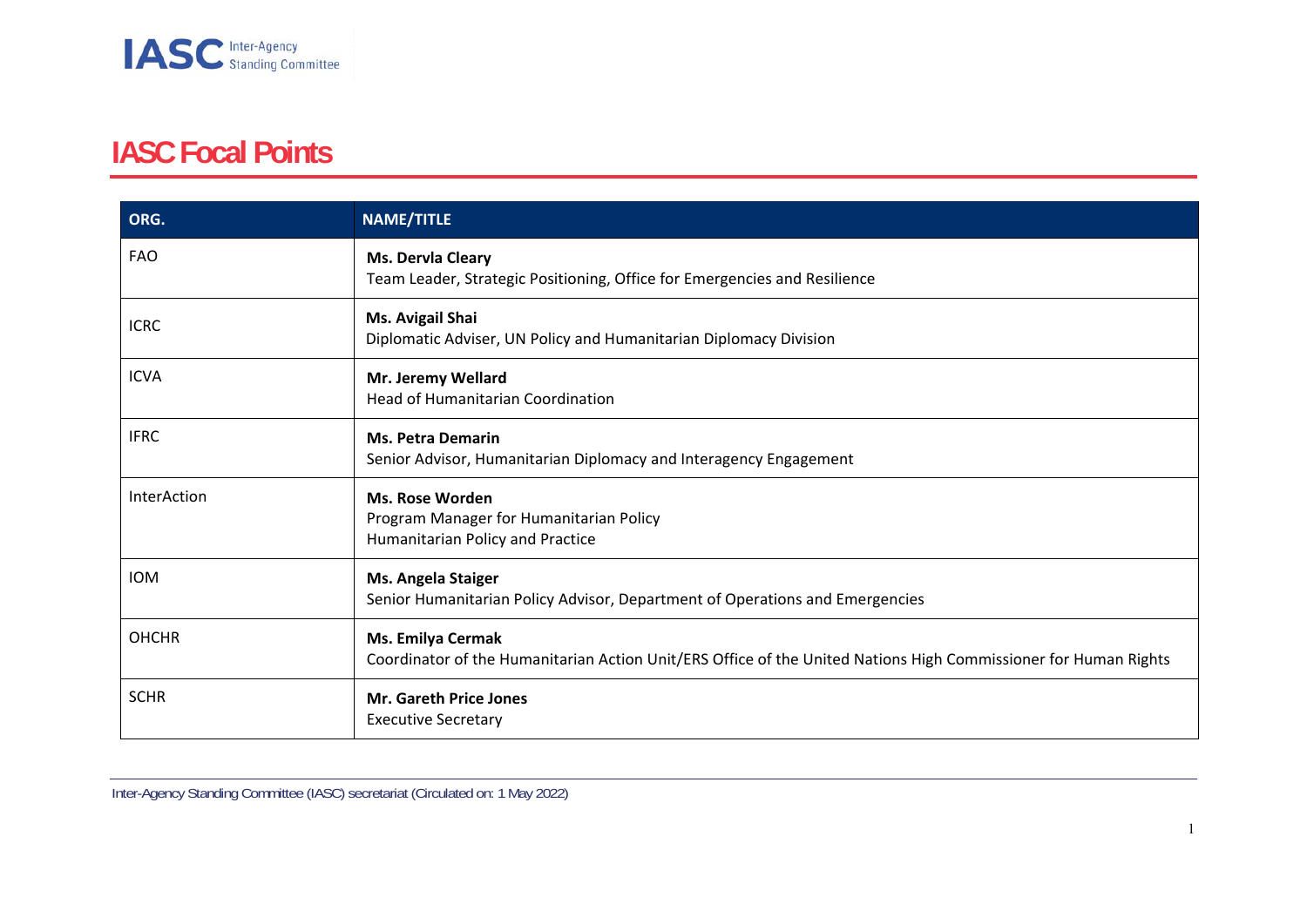| ORG.             | <b>NAME/TITLE</b>                                                                                                                           |
|------------------|---------------------------------------------------------------------------------------------------------------------------------------------|
| SR on HR of IDPs | <b>Mr. Gotzon Onandia</b><br>Human Rights Officer                                                                                           |
| UN-Habitat       | Mr. Filiep Decorte<br>Chief (oic) Programme Development Branch<br>Interim Emergency Director<br><b>UN-Habitat Global Solutions Division</b> |
| <b>UNDP</b>      | <b>Mr. Romano Lasker</b><br>Programme Specialist, Crisis and Fragility Policy Engagement Team<br>Crisis Bureau                              |
| <b>UNFPA</b>     | <b>Mr. Massimo Diana</b><br>Deputy Director, Humanitarian Office                                                                            |
| <b>UNHCR</b>     | <b>Ms. Sara Baschetti</b><br>Chief, Inter-Agency Section                                                                                    |
| <b>UNICEF</b>    | Mr. Luc Chauvin<br>Chief, Humanitarian Operational Partnerships                                                                             |
| <b>UNOCHA</b>    | Ms. Daphne Hunter<br>Deputy Chief of Staff                                                                                                  |
| <b>WFP</b>       | Mr. Giancarlo Cirri<br>Deputy Director Global Office                                                                                        |